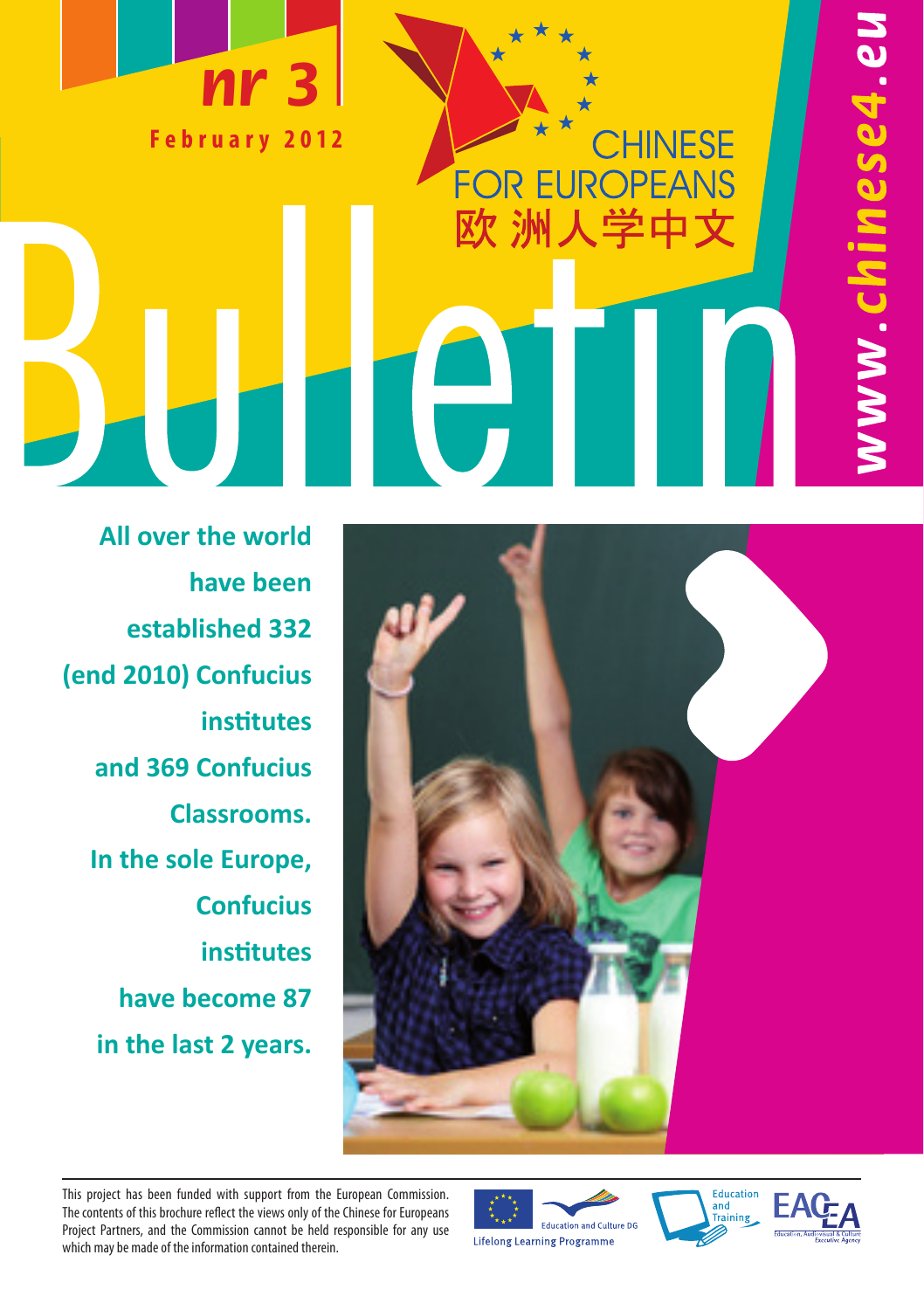In US there are already more than 1000 high schools which offer Chinese as compulsory course, and according to the most recent studies and surveys the number of European children studying Chinese has increased exponentially.

The idea that chinese will be, or already is, the language of the future and assuming that China's power and political and economical influence are already a reality, push parents and schools to organize courses for children.

Children classes are becoming more and more popular among parents who strongly believe that learning chinese at very early age can be extremely easy comparing to the efforts an adult has to do when learning such a language.

Sometimes the enthusiastic approach is more evident among parents than in children, but in a globalized world our children need to have more awareness of the multiethnic society they live in. That is why they should not only study or get used to Chinese language, but it is fundamental to get acquainted to Chinese manners and habits.

Children absorb any input from the external world and learn very quickly and reach pretty satisfactory results in a short period of time: This assumption is also correct for Chinese language.

The very big issue is how to keep children's attention high and constant for 1 hour time.

Usually, a traditional approach to chinese language fails with European young students. Learning by heart is boring and counterproductive, the risk of abandoning the course is very high and the frustrating feeling of inadequacy is even worse.

One possible key to overcome these problems is following a course which bases on the most update technologies as children are very skilled and used to the new technologies in any form such as computer, mobile phone, mp3, tablets…

Grammar issues should be presented shortly and simply, and concepts should be presented more than one time , and as Latins were used to say, *repetita iuvant*. In order to fix on student's mind the most common grammar structures, exercise is a must, but it need to be enjoyable.

The web offers a wide range of games to propose to children, but most of them are not linked to a complete chinese course, therefore the approach to chinese is incomplete and remains a simple pastime which is in no way constructive. On the other hand the ad-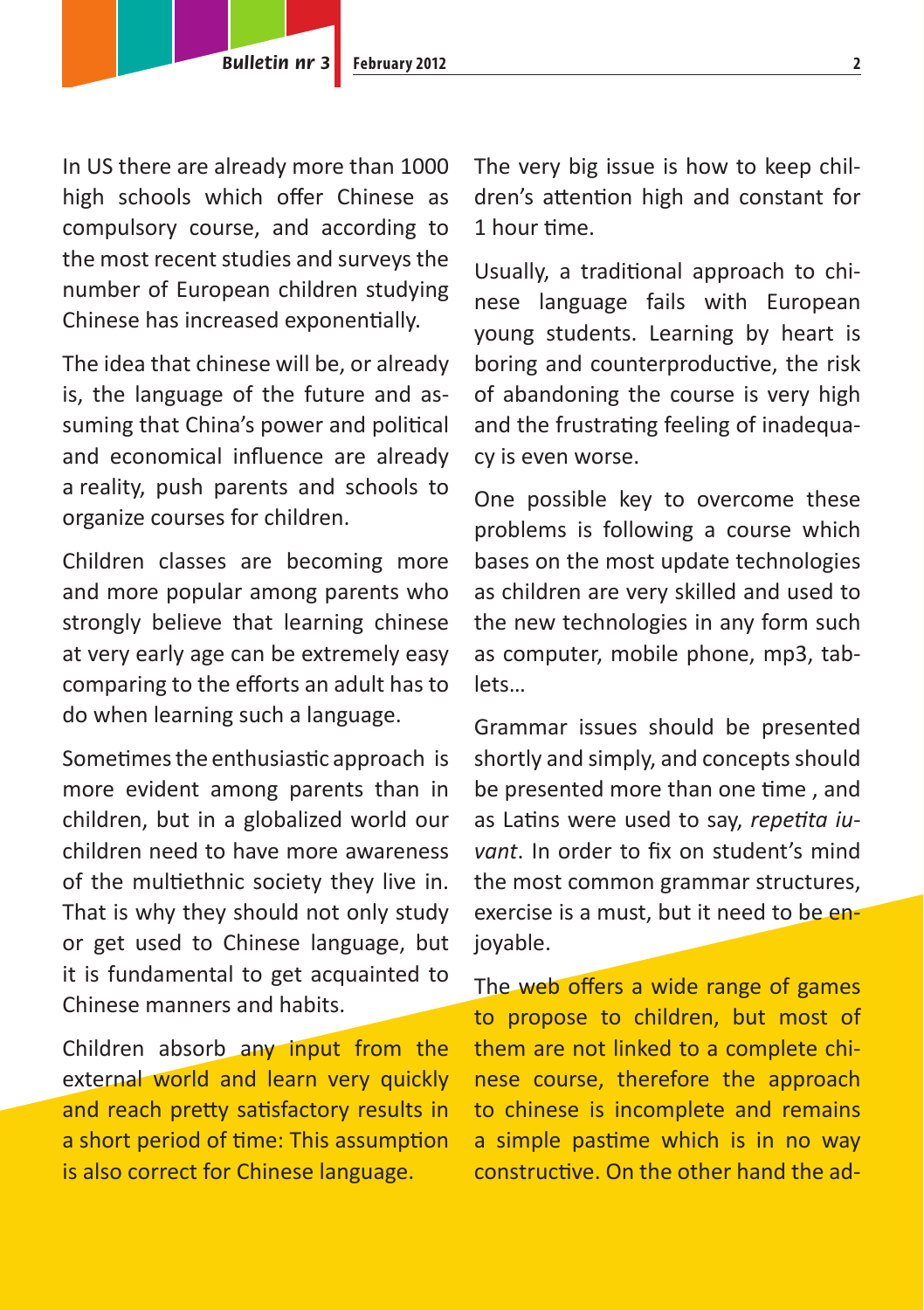

vantage is to change often the exercises scheme, assuming that the user knows how to recognize the methodology belonging to a particular exercise.

The interactivity of a chinese course is helpful to teachers who need to improve the existing material and tickle class.

Another sensitive issue is based on the real difficulty created by Chinese written language. *Hanzi* in some way scare any student, and ask for more time for learning.